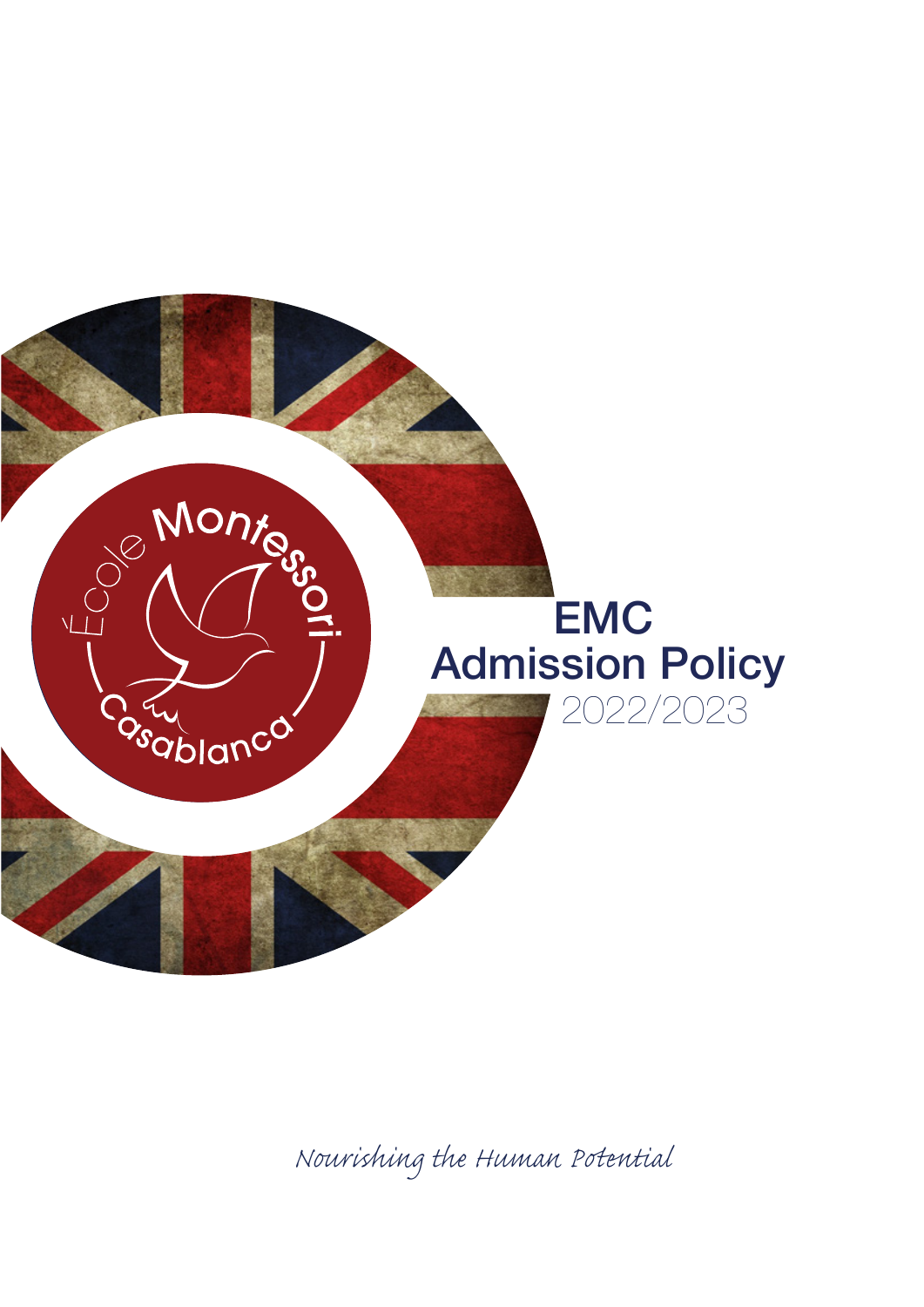

# EMC Admission Policy

Our admission policy does not discriminate on the basis of race, social class, religion, and disability. There are times where the school will refuse admission of a child with challenges EMC cannot support and cater to.

In order to realize children's full potential it is important parents commit their child for the entire duration of the primary program (3 years) or elementary program (6 years).

### Protocol of Enrollment

EMC is committed to an accurate admission protocol.

All applications must go through the following steps:

- 1. School visit and introduction to the Montessori method
- 2. Submission of the application
- 3. Parent observation (in an environment)
- 4. Child observation
- 5. Parent interview with Head of School
- 6. Notification of decision

## Criteria of Eligibility per Environment

All enrollments are based on observation. Before an observation is scheduled, the following is our criteria for eligibility:

2

#### Toddler Community

Between 1 and 2 years of age during the calendar year Motor Capacities **Walking** 

#### Primary

At most 3,5 years of age during the calendar year Motor Capacities Use of language Using the toilets

#### **Elementary**

Between 6 and 7 years of age during the calendar year School records Fluent English

#### Erdkinder

At least 12 years of age Previous school records Strong English skills notice.